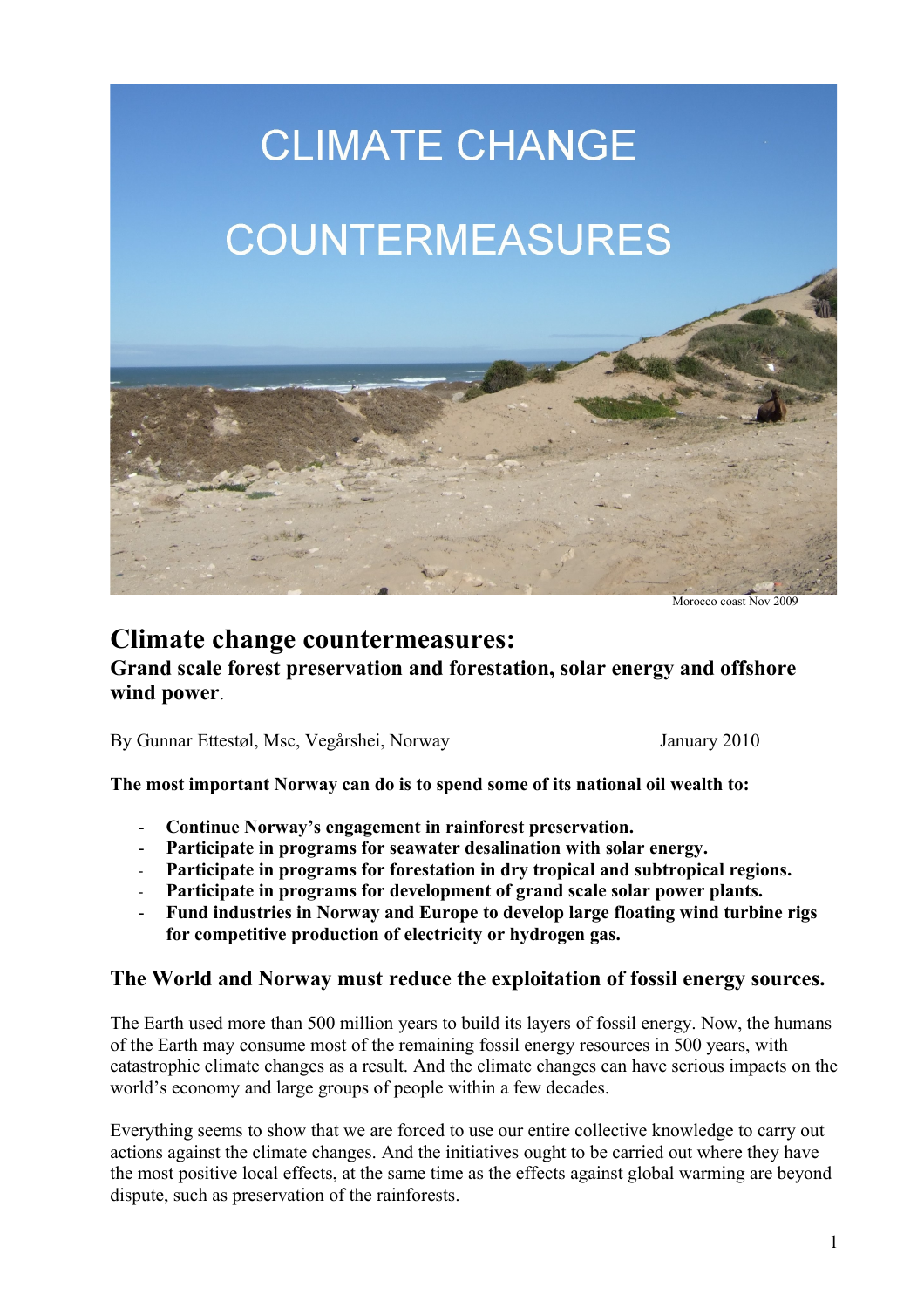## **The most effective countermeasures against climate changes for the next 30 years will be: Comprehensive programmes for CO2-binding with forestation in tropical and subtropical dry land and deserts.**

Sunny and arid regions of the world have become dry and inhospitable and suffer from deforestation. We are letting this happen although the world has both competence and capital to stop this by contributing to the conservation of the rainforests and develop new forestation programmes in sparsely populated and non-populated dry regions.

But comprehensive plans for forestation even in non-populated desert land can be met along with limitations and objections as a consequence of political and social conditions.

Norway and other northern countries can expand their forestland with an increase in the binding of  $CO<sub>2</sub>$  without conflicts. But the forest growth is lower in the north and thus the  $CO<sub>2</sub>$ -binding is appreciably inferior here than compared to the tropics. And conifer forests in the boreal zone have a low albedo. Broadleaf forests with light green foliage can contribute to an increase in albedo in all seasons, and in particular in a snow-covered landscape during winter. Selection of broadleaf trees for bright energy forests, with good growth in boreal regions, should have high priority for agricultural authorities and forest researchers in northern countries.

The world's nations possess large competence in forestation, bio energy, desalination, hydropower and solar energy production. We can capitalize this knowledge to make the world better.

We can make big new green ranges in non-populated subtropical desert land with a massive aiming at transformation of salt water into fresh water with the help solar energy. And with the use solar energy we can divert abundant water from rivers for irrigation of arid land or deserts.

### **Example of a solar power plant for running generators, pumps or compressors.**

The main reflectors are made of high-gloss aluminium plates.



Solar powered vacuum boilers and compressors can be used for desalination.

The salt water is transported in pipes to the desalination unit, which is heated with solar energy. Generators, pumps and compressors are directly powered by Stirling engines and solar energy.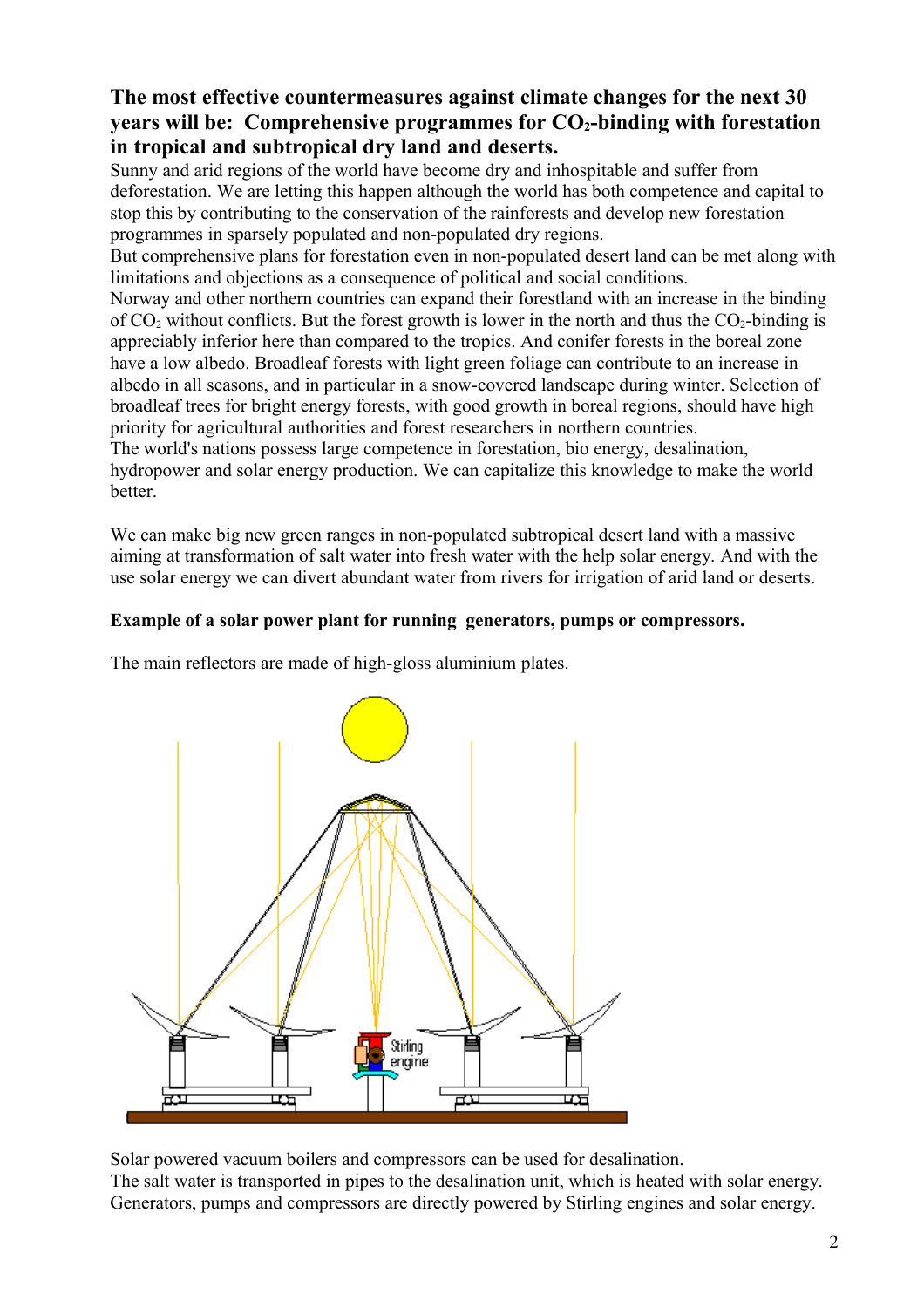Concentrated salt water is returned to deeper seawaters in pipes.

The fresh water can be distributed in pipes or aqueducts with pumps powered by wind or solar energy. The fresh water cannot be used as potable water unless it is first mineralised.

An installation, which can produce water enough for a plantation of 10 square kilometres on dry land or desert, may cost about 10.7 million USD, or about 1070 USD per decare (1000 square meters) including pipelines to local water taps.

#### **For 55 billion USD per year we could give the world a new forest area of 50000 square kilometres. By improving technologies, this area can be increased.**

The fresh water is clean as rainwater, and the irrigation gives no deposits of bad mineral salts. Establishing big new forest fields will humidify the local climate and also feed the ground water supplies. This will imply that adjacent fields can get natural new vegetation. Local clouds may build up and give rainfalls, and the clouds are causing the albedo to rise and the net sun radiation decreases. This gives new opportunities for farming, and production of energy forests in large scale along with work and prosperity for people who will live there.

**After 30 years with forestation in tropical and subtropical regions, the CO2-uptake is declining and the forests need rejuvenation. But then the world has great new reserves of bio-energy to replace fossil energy. And we have got new large fertile fields and time to convert other renewable energy sources.**

## **Electricity supply with solar powered pumped-storage plant.**

Mass production of solar collectors with direct drive of thermo-mechanical engines also opens for electricity production in large scale, especially where pumped-storage plants can be built. This means that the ground above solar collector plant must be suitable for building a reservoir for a conventional hydroelectric power station.

It is favourable to combine the pumped-storage plant with desalination or purification plant, or irrigation installations for river water. This kind of power plant is very suitable for construction in tropical or subtropical regions.

#### **With a received power of nearly 1 kW per square meter, 1 square kilometre of solar collector area will give a power output of 250.000 kW when about 25 percent of the solar energy can be used. Or recalculated to 0.6 TWh per square kilometre per year.**

Large electrical solar cell arrays can be built to a cost of about 3.6 USD per watt, equivalent to an energy price of 16 US cents per kWh at a depreciation time of 20 years. A solar cell power plant with daytime output of 250.000 kW will cost more than 880 million USD, without pumpedstorage facilities and distribution systems.

When the solar collector systems for direct drive of engines comes into mass production, the above solar energy driven pumped-storage plant can be built at a cost of about 420 million USD, without distribution systems.

**The cost represents an energy price at about 8 US cents per kWh + costs of grid connections, when the depreciation time for the installation is set to 20 years.** 

**Thermal solar power plants like this are suitable for use in countries like Morocco, where the front side picture is taken.**